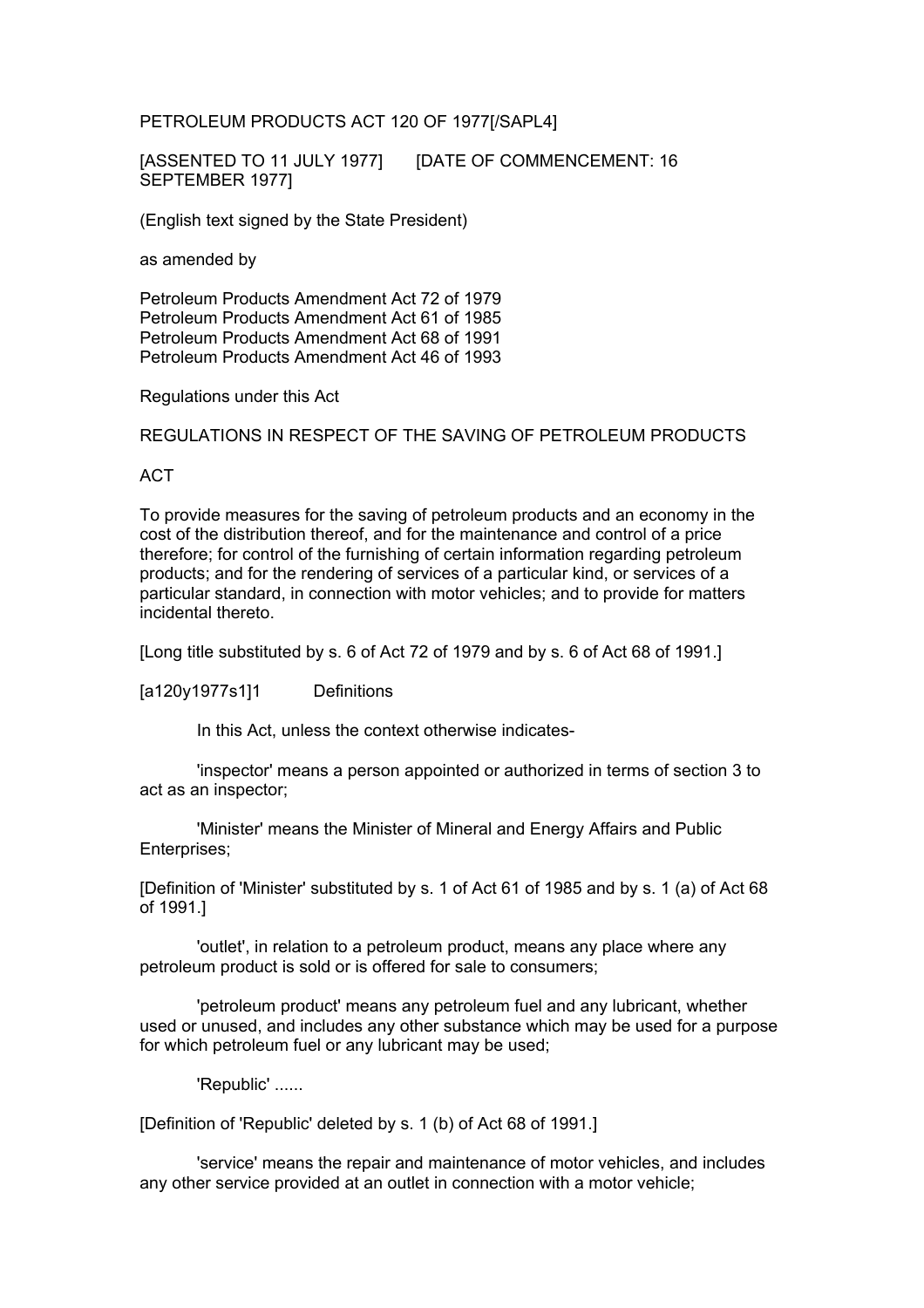'this Act' includes any regulation or notice issued or given in terms of this Act;

 'Treasury' means the Minister of Finance or an officer in the Department of Finance who, by virtue of a division of work in that Department, deals with the matters assigned to the Treasury by this Act.

[a120y1977s2]2 Powers of Minister and others with regard to petroleum products

 (1) The Minister may be regulation or by notice in writing served on any person, whether personally or by post, and any person authorized thereto by the Minister may by such notice so served-

 (a) for the purposes of ensuring a saving of petroleum products, regulate in such manner as he may deem fit, including the imposition upon any person of any duty in connection therewith, or prohibit-

 (i) the use of any petroleum product for any purpose specified in the regulation or notice, as the case may be, or for the performance of any act so specified in a manner so specified;

 (ii) the purchase, sale, supply, acquisition, possession, disposal, storage or transportation or the recovery and re-refinement of any petroleum product so specified;

[Para. (a) substituted by s. 1 of Act 72 of 1979.]

 (b) for the purposes of ensuring an economy in the cost of distribution of petroleum products or the rendering of a service of a particular kind or of services of a particular standard, regulate in such manner as he may deem fit, or prohibit-

 (i) the supply to any person of any equipment intended for the dispensing of any petroleum product;

 (ii) the establishment or creation of an outlet for the sale of any petroleum product;

 (iii) the transfer from one place to another of any business or undertaking conducted at an outlet;

 (iv) the change of suppliers of petroleum products to any business or undertaking conducted at any outlet;

(v) the rendering of any service;

 (vi) the supply of petroleum products to any business or undertaking conducted at any outlet at which any service of a particular kind or a service of a particular standard is not available to the public;

 (c) prescribe the price, or a maximum or minimum price, or a maximum and minimum price, at which any petroleum product may be sold by any person;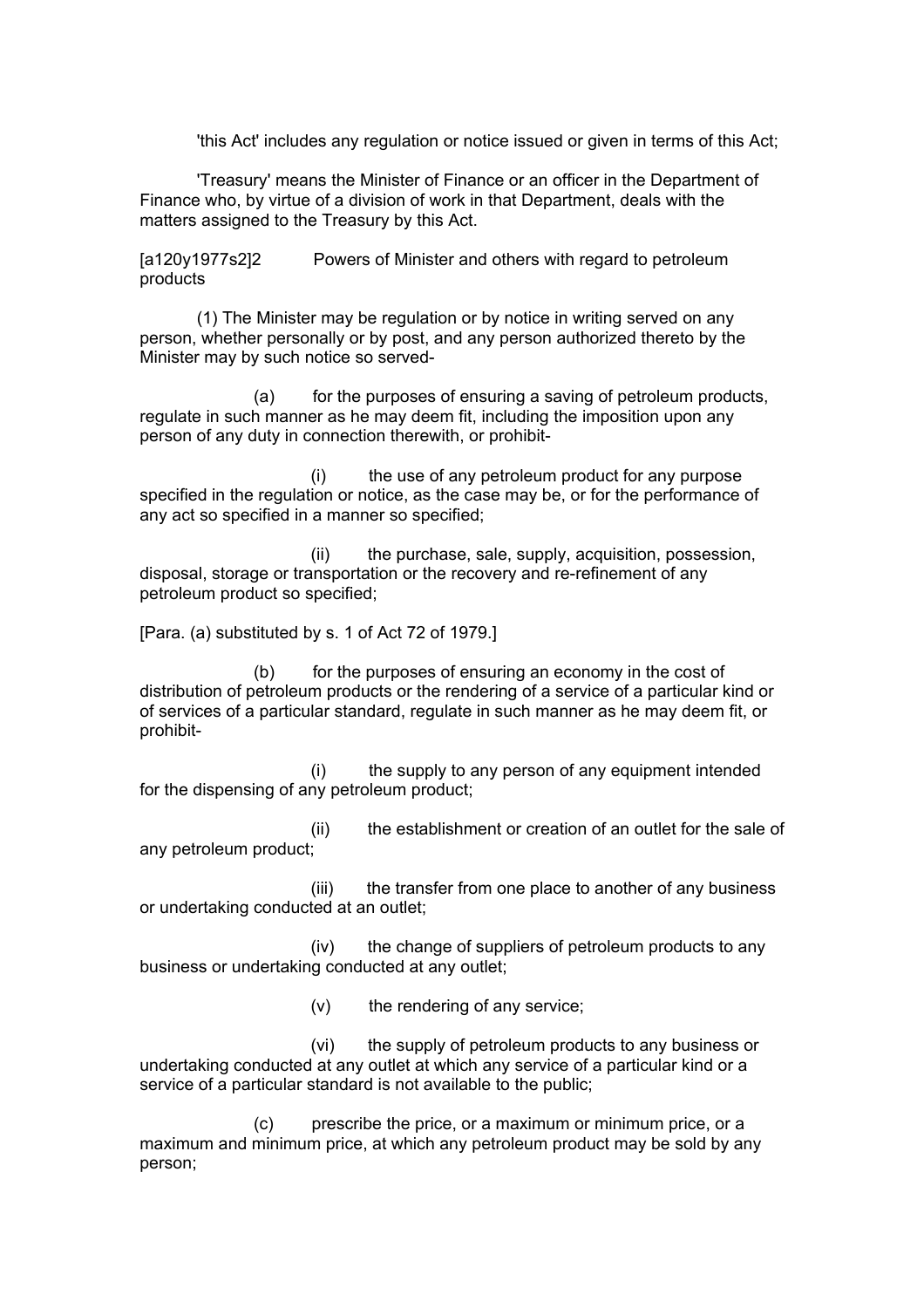[Para. (c) substituted by s. 2 of Act 68 of 1991.]

 (d) regulate in such manner as he may deem fit, or prohibit, any business practice, method of trading, agreement, arrangement, scheme or understanding which, in the opinion of the Minister, is calculated-

 (i) to influence, or which may have the effect of influencing, directly or indirectly, the purchase or selling price of petroleum products at any outlet; or

 (ii) to cause, or which may have the effect of causing, directly or indirectly, an increase in the price referred to in paragraph (c);

[Para. (d) added by s. 2 (b) of Act 61 of 1985 and substituted by s. 1 (a) of Act 46 of 1993.]

 (e) regulate in such manner as he may deem fit the supply of any petroleum product to any business or undertaking conducted at any outlet, including the imposition of conditions relating to the price at which such product may be sold to such business or undertaking or at such outlet, or prohibit such supply.

[Para. (e) added by s. 2 (b) of Act 61 of 1985 and substituted by s. 1 (b) of Act 46 of 1993.]

[Sub-s. (1) amended by s. 2 (a) of Act 61 of 1985.]

 (2) Different regulations or notices may be issued under subsection (1) in respect of different classes or kinds of petroleum products or services or different persons or categories or groups of persons.

[a120y1977s3]3 Appointment and powers of controllers and inspectors

(1) The Minister may-

 (a) subject to the laws governing the public service, appoint any person in the public service as Controller of Petroleum Products and appoint persons in the public service as regional controllers of petroleum products or as inspectors for the Republic or any part thereof;

 (b) on such conditions and at such remuneration as he may in consultation with the Treasury determine, appoint or authorize any other person or person belonging to any other category of persons to act as regional controller of petroleum products or as inspector for the Republic or any part thereof.

 (2) Subject to the provisions of this Act, the Controller of Petroleum Products, a regional controller of petroleum products and an inspector-

 (a) may assist the Minister in the exercise of his powers and the performance of his functions under this Act;

 (b) may gather such information in connection with the operation or administration of this Act as the Minister may desire, and investigate any offence relating to this Act.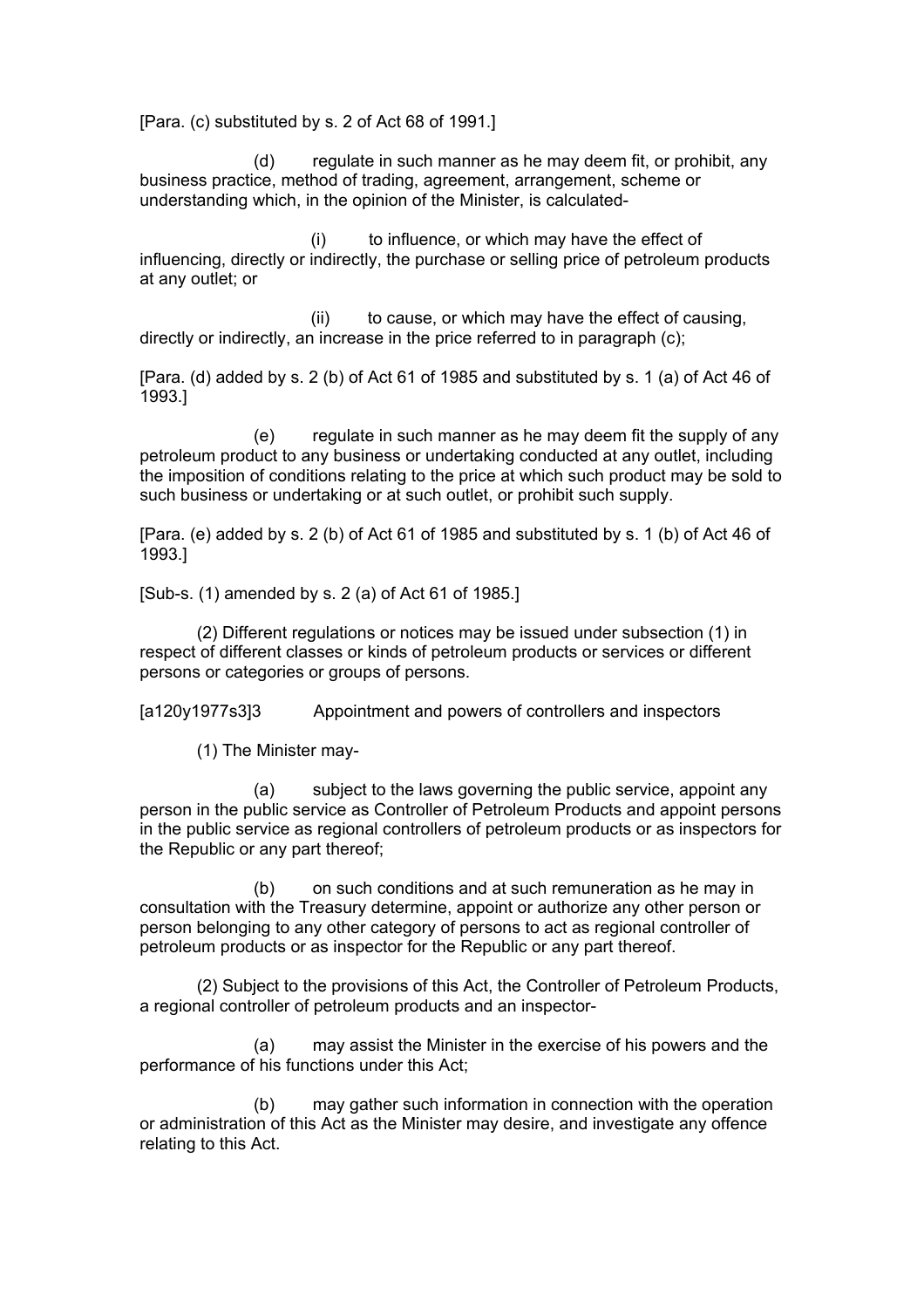(3) The Minister shall, subject to the provisions of this Act, determine the powers, duties and functions of the Controller of Petroleum Products, a regional controller of petroleum products and an inspector, and different powers, duties and functions may thus be determined in respect of different persons or categories of persons appointed or authorized under subsection (1).

 (4) (a) Until such time as a notice is issued under section 334 (1) of the Criminal Procedure Act, 1977, in respect of an inspector under this Act, the Minister may in respect of an offence under this Act, by regulation confer upon an inspector such powers as he may deem necessary, expedient or useful in respect of-

 (i) the searching without warrant of any premises, including any vehicle, vessel or aircraft and any receptacle of whatever nature;

 (ii) the seizure without warrant of any petroleum product and the disposal thereof.

 (b) Different powers may be conferred under paragraph (a), or under the said section 334 (1), in respect of different inspectors or categories of inspectors.

 (c) A notice issued under the said section 334 (1) shall have the effect of repealing any regulation made under paragraph (a).

 (5) An inspector, when exercising any power or performing any function under this section or a notice under section 334 (1) of the Criminal Procedure Act, 1977, shall be subject to the directions and control of the Minister and no power conferred upon such inspector shall be exercised by him unless he is at the time of exercising such power in possession of a certificate of appointment issued by the Minister in terms of subsection (1) (a) or (b), which certificate shall be produced on demand.

 (6) A document in the form determined by the Minister, certifying that any person has been appointed or authorized to act as Controller of Petroleum Products or as regional controller of petroleum products or as inspector under this Act, and purporting to have been signed by a person designated for the purpose by the Minister, shall be prima facie proof of such appointment or authorization.

[a120y1977s4]4 ......

[S. 4 repealed by s. 3 of Act 61 of 1985.]

[a120y1977s4A]4A Regulation or prohibition of publication, releasing, announcement, disclosure or conveyance of information, or making of comment

 The Minister may by regulation or by notice in writing served on any person, whether personally or by post, and any person authorized thereto by the Minister may by such notice so served, regulate in such manner as he may deem fit, or prohibit, the publication, releasing, announcement, disclosure or conveyance to any person of information or the making of comment regarding-

 (a) the source, manufacture, transportation, destination, storage, consumption, quantity or stock level of any petroleum product acquired or manufactured or being acquired or manufactured for or in the Republic;

 (b) the taking place and particulars of negotiations in respect of the acquisition of petroleum products for the Republic and the transportation or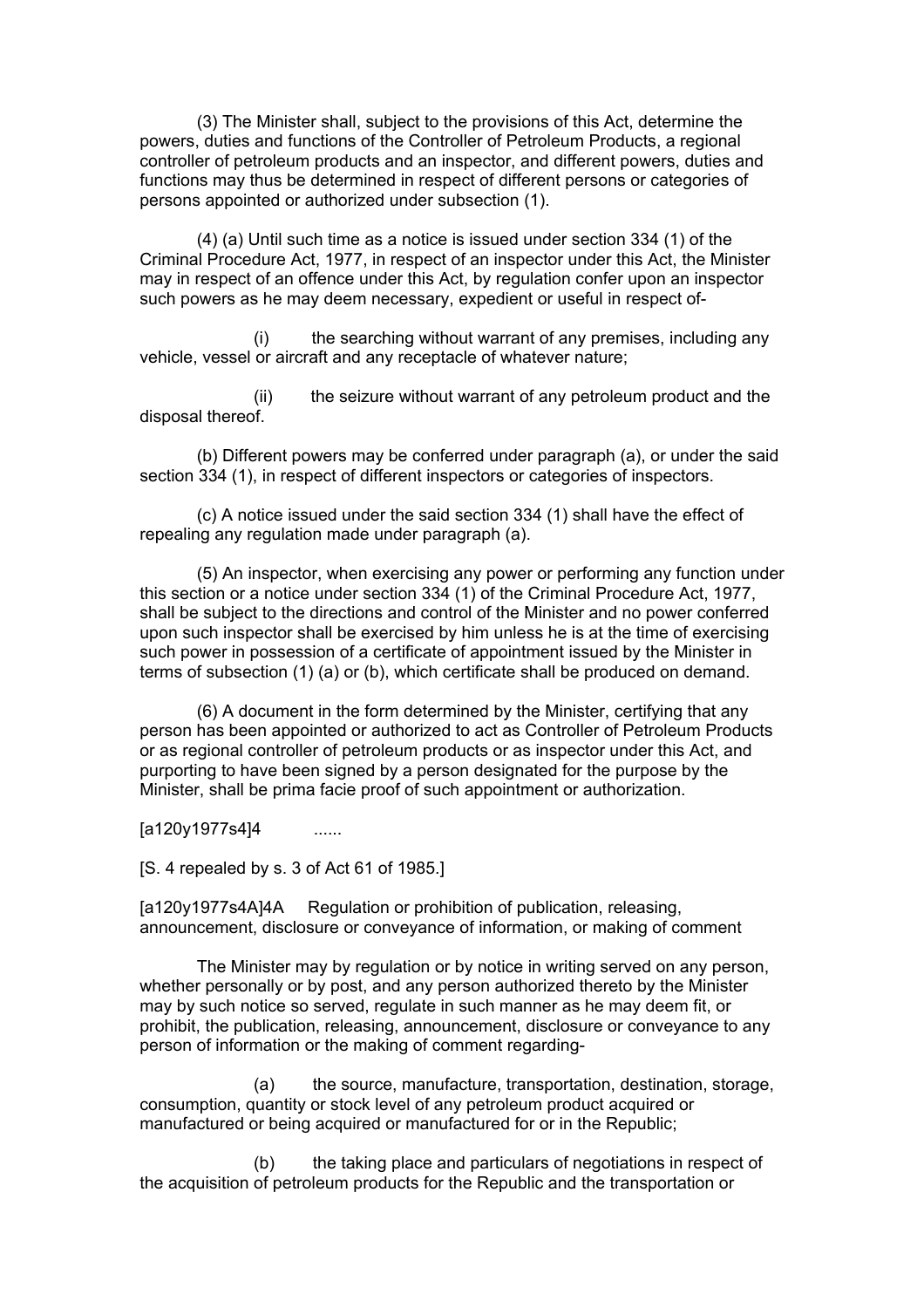consumption thereof, or of any other business transaction in connection with any such petroleum product.

[S. 4A inserted by s. 2 of Act 72 of 1979 and substituted by s. 4 of Act 61 of 1985.]

[a120y1977s4B]4B Minister may enter into certain agreement

 (1) The Minister may enter into an agreement with any person or category of persons to exempt such person or category of persons from the provisions of a regulation or notice referred to in section 4A, and to regulate the publication, releasing, announcement, disclosure or conveyance of, or making of comments regarding, information in connection with petroleum products by such person or category of persons.

[Sub-s. (1) substituted by s. 5 (a) of Act 61 of 1985.]

 (2) (a) Any agreement in terms of subsection (1) shall be published in the Gazette and may not be unilaterally cancelled save in the case of a serious breach of the provisions thereof.

 (b) In the case of a dispute as to the question whether or not there is such a breach, such dispute shall be submitted to a tribunal specified in the agreement, for a decision.

 (3) In the event of the cancellation of any such agreement the provisions of the said regulation or notice referred to in section 4A shall apply to such person or category of persons with effect from the date of notification of the cancellation by notice in the Gazette.

[Sub-s. (3) substituted by s. 5 (b) of Act 61 of 1985.]

[S. 4B inserted by s. 2 of Act 72 of 1979.]

[a120y1977s5]5 Exemptions

 The Minister may on such conditions as he may deem fit, by regulation or by notice in writing to any person or category or group of persons, exempt such person or category or group of persons from any provision of this Act.

[a120y1977s6]6 Delegation of powers

 The Minister may, subject to such conditions as he may deem fit, authorize any person to exercise on his behalf any of the powers conferred upon him by this Act.

[a120y1977s7]7 Liability of employer or principal

 (1) An act or omission of an employee, manager or agent which constitutes an offence under this Act, shall be deemed to be the act or omission of his employer or principal, and such employer or principal may be convicted and sentenced in respect thereof unless he proves-

(a) that he did not permit or connive at such act or omission;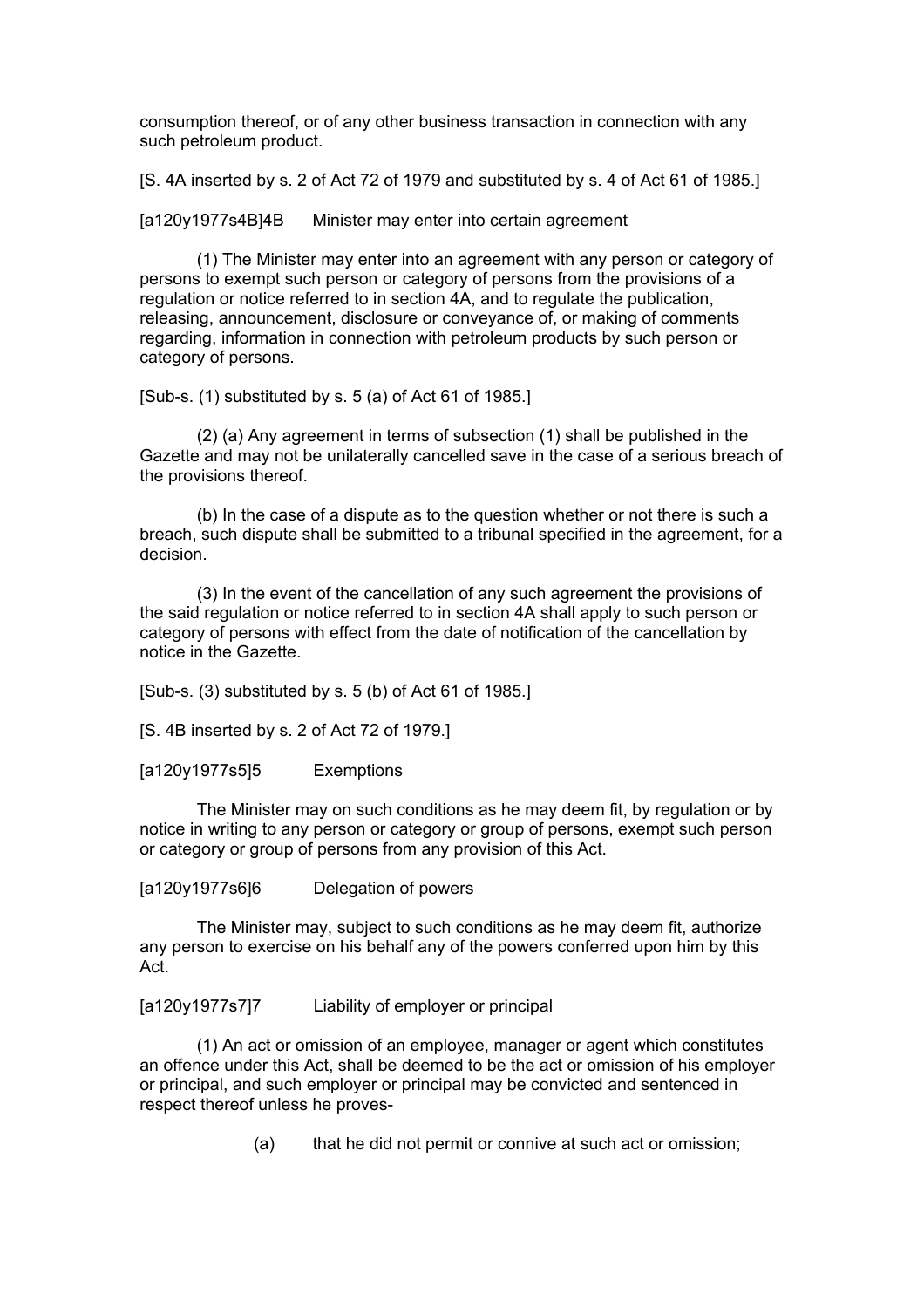(b) that he took all reasonable measures to prevent an act or omission of the nature in question; and

 (c) that an act or omission, whether legal or illegal, of the nature in question did not under any condition or in any circumstances fall within the course of employment or the scope of the authority of the employee, manager or agent concerned.

 (2) For the purposes of subsection (1) (b) the fact that an employer or principal forbade an act or omission of the nature in question shall not by itself be regarded as sufficient proof that he took all reasonable measures to prevent such an act or omission.

 (3) The provisions of subsection (1) shall not relieve the employee, manager or agent concerned of liability to be convicted and sentenced in respect of the act or omission in question.

[a120y1977s8]8 Application of certain regulations to persons in service of **State** 

 (1) The Minister may by notice in the Gazette declare any regulation issued under section 2 (1) (a) or 4A to apply also with reference to any person or category of persons in the service of the State while acting in the performance of his or their duties.

[Sub-s. (1) substituted by s. 6 of Act 61 of 1985.]

 (2) A notice issued under subsection (1) may grant exemption from the provisions thereof or may provide for the granting of such exemption.

## [a120y1977s9]9 Evidence

 (1) A certificate purporting to be issued by the Minister or any person authorized thereto by the Minister and setting forth the price at which it would have been permissible for any particular person to sell on any particular date or during any particular period any petroleum product specified in the certificate, shall on its mere production by any person in any criminal proceedings be prima facie proof of such price.

 (2) Any statement or entry contained in any book or document kept by any person or his manager, agent or employee, shall be admissible against such person in any criminal proceedings under this Act as an admission of the facts set forth in such statement or entry, unless it is proved that the statement or entry was not made by such person or his manager, agent or employee.

(3) If it is alleged in a charge in any criminal proceedings under this Act-

 (a) that any petroleum product alleged to have been sold or purchased, or supplied or acquired, is a petroleum product of a particular class or kind; or

 (b) that any petroleum product or service is a petroleum product or service of a kind to which any provision of this Act applies,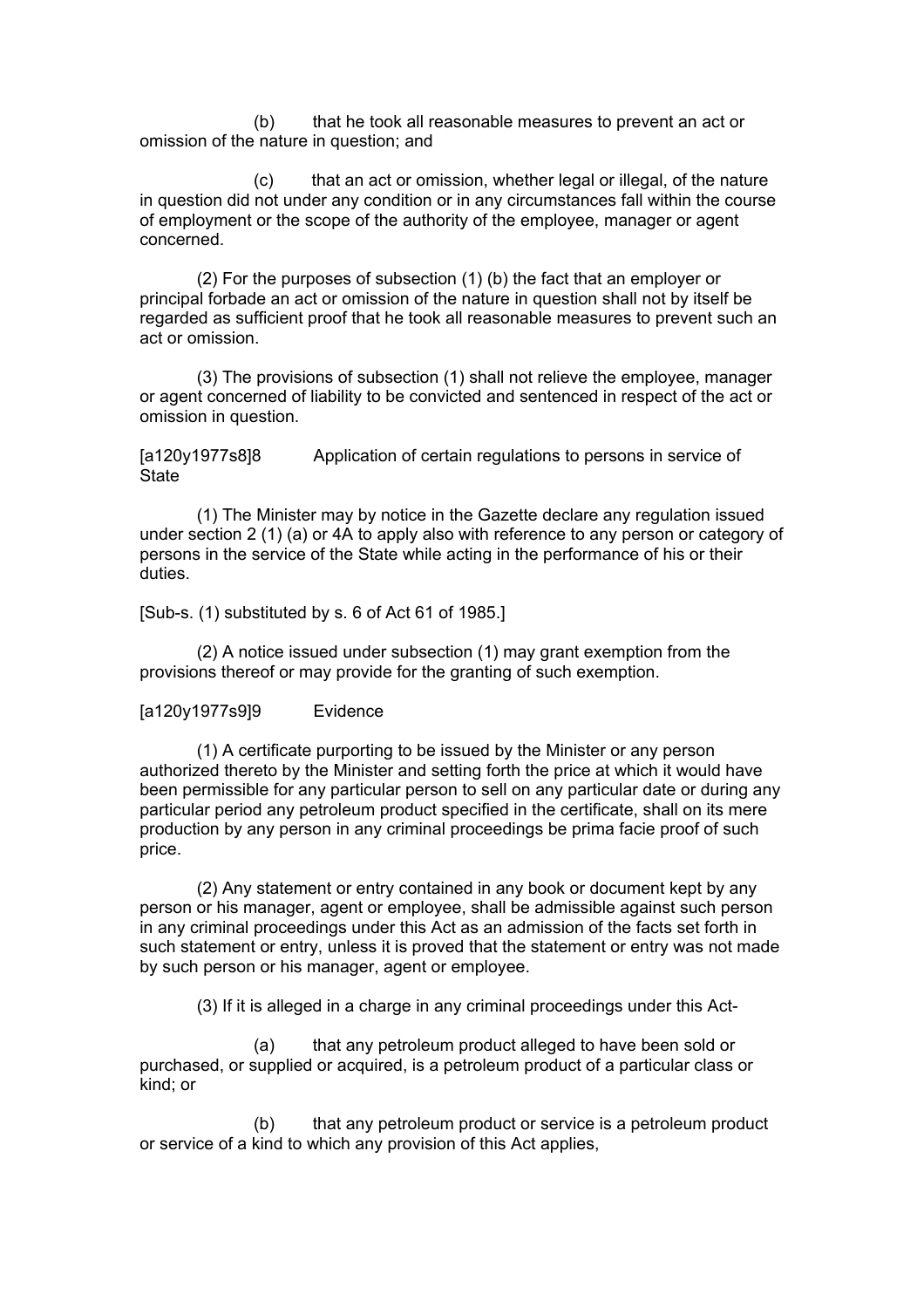such allegation shall be deemed to constitute sufficient proof of the matter alleged until the contrary is proved.

 (4) If in any prosecution for a contravention of a prohibition imposed under section 2 (1) (a) relating to the use of any petroleum product specified in the charge, it is proved that the accused performed an act which would have constituted the contravention if only such petroleum product was used for the performance of that act, unless it is proved that other factors contributed to the performance of that act to the extent that in the absence thereof that act would not have been performed.

[Sub-s. (4) substituted by s. 3 of Act 72 of 1979.]

[a120y1977s10]10 Construction of reference in Criminal Procedure Act, 1977, to certain amounts

 In the application of sections 56, 57 and 112 of the Criminal Procedure Act, 1977 (Act 51 of 1977), in respect of an offence under this Act, any reference in any such section to an amount of R300 shall be construed as a reference to an amount of R500.

[S. 10 substituted by s. 3 of Act 68 of 1991.]

[a120y1977s11]11 Disposal of certain moneys

The Minister may, in consultation with the Minister of Finance-

 (a) from time to time direct that any moneys recovered by way of fines or estreated bail in connection with an offence or category of offences under this Act and specified in the direction, shall be paid to-

 (i) any local authority established under section 84 (1) (f) of the Provincial Government Act, 1961 (Act 32 of 1961);

[Sub-para. (i) substituted by s. 7 of Act 61 of 1985.]

(ii) a provincial administration;

[Sub-para. (ii) substituted by s. 4 of Act 68 of 1991.]

 (iii) a government of any territory which is a self-governing territory within the Republic in terms of any law;

- (iv) any other person; or
- (v) any fund established by any law,

 which is designated, or determined in accordance with the requirements, circumstances or particulars stated, in the direction;

[Para. (a) substituted by s. 4 of Act 72 of 1979.]

(b) amend or revoke any direction given under paragraph (a).

[a120y1977s12]12 Offences and penalties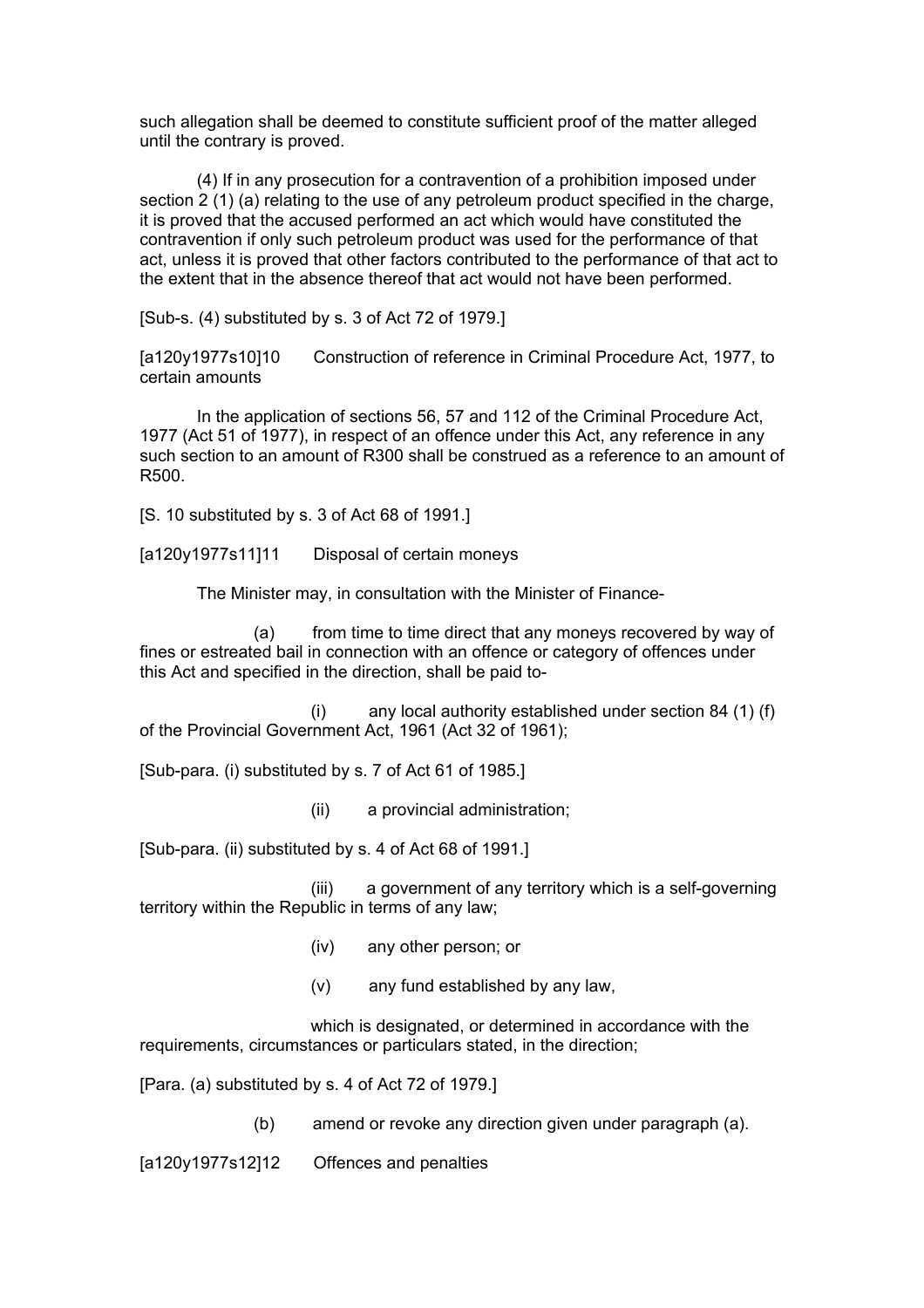(1) If any person contravenes or fails to comply with any provision of this Act, and such contravention or failure is not elsewhere in this Act declared an offence, or hinders an inspector in the exercise of his powers or the performance of his duties under this Act, he shall be guilty of an offence and liable on conviction to a fine not exceeding two thousand rand or to imprisonment for a period not exceeding two years or to both such fine and such imprisonment.

[Sub-s. (1) substituted by s. 5 (a) of Act 72 of 1979.]

(1A) Any person who-

 (a) contravenes any prohibition referred to in section 2 (1) (d), 2 (1) (e) or 4A;

 (b) fails to comply with a provision of a regulation or a notice referred to in section 2 (1) (d), 2 (1) (e) or 4A, or commits an act in contravention of such a regulation or provision,

shall be guilty of an offence and liable on conviction to a fine not exceeding seven thousand rand or to imprisonment for a period not exceeding seven years or to both such fine and such imprisonment.

[Sub-s. (1A) inserted by s. 5 (b) of Act 72 of 1979 and substituted by s. 8 (a) of Act 61 of 1985.]

 (2) Except in the case of an offence under section 7 or subsection (1A) of this section, in so far as the said subsection creates an offence relating to section 4A, the court may, in addition to any penalty under subsection (1), on such conditions as it may deem fit to impose-

 (a) suspend or cancel the driver's licence, or the licence, permit or authorization to use a motor vehicle for a particular purpose, of any person who committed the offence in question by using, or by means or with the aid of, a motor vehicle;

 (b) suspend or cancel the trading licence, permit or authorization of the person convicted, which is required in respect of the sale of any petroleum product, if the offence in question relates to the sale of any petroleum product;

 (c) confiscate any property of the person convicted, which was used to commit the offence in question or by means or with the aid of which the offence in question was committed.

[Sub-s. (2) amended by s. 5 (c) of Act 72 of 1979 and by s. 8 (b) of Act 61 of 1985.]

[a120y1977s12A]12A Jurisdiction

 (1) Any act prohibited by regulation or notice referred to in section 4A and which is committed outside the Republic by any South African citizen or any person domiciled in the Republic, shall be deemed to have been committed in the Republic.

 (2) Any offence contemplated in subsection (1) shall for the purposes of jurisdiction be deemed to have been committed in any place in the Republic where the accused happens to be.